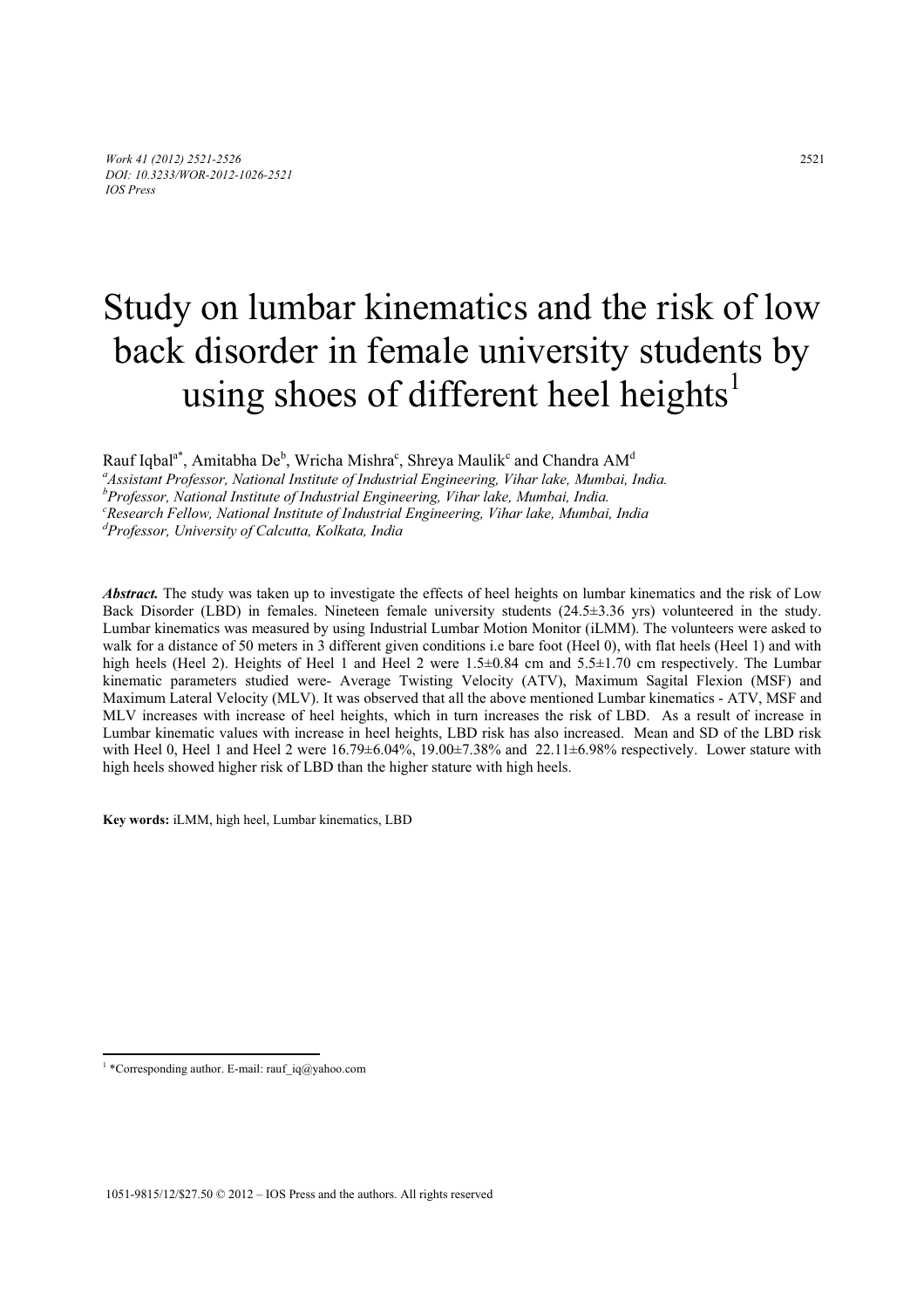### **1. Introduction**

A shoe is an item of footwear intended to protect and provide comfort to the human foot during day to day life. Today shoes are not just what we wear on our feet for protection, they are a fashion statement. Though shoes were originally intended to protect one's feet from various elements, today the shoe has evolved from its practical origins to grandiose heights, and at the highest level is of course, the high heel. Wearing high heels are not only considered as present day fashion and make the user feel taller but also a passion, personal expression, source of authority, sexual independence, mark of flaunted femininity, psychologically empowering and joy. It is a proven fact that high heels change the normal posture and gait of the body that causes health hazards, leading to back problem. High heel shoes put the foot in a plantar flexed position, which increase the pressure on the forefoot (ball of foot and toes) [4]. The lower part of the body leans forward and to compensate and balance, the upper part of the body leans backward. This disturbs the normal s-shaped curve of the spine [2, 5]. Wearing high heels cause lumbar spine flattening and a posterior (backward) displacement of the head and thoracic spine. This poor alignment of the spine leads to its twisting and bending that result in muscle overuse and back pain [2]. High heels are preferred over the flat heels and are normally used with the formal dress by the females all over the world. The purpose of this study was to investigate the effects of heel heights on Lumbar kinematics and the risk of Low Back Disorder (LBD) in females.

#### **2. Method**

#### 2.1 *Investigating subjects:*

The study was conducted on nineteen young female university students in the age range of 21-27 years. All subjects included were healthy; there were no incidence of serious neurological or musculoskeletal illness or injury at the time of the experiment. None of the subjects was using any prescribed medication at the time of testing. The volunteers were interviewed before inclusion in the study to categorise their activity levels. It was found that all the volunteers were physically active. The study was approved by the Institutional Ethical Committee, University of Calcutta, Kolkata.

### 2.2 *Instrumentation*

The study was conducted by using Industrial Lumbar Motion Monitor (iLMM), made BioDynamic Solutions, Inc. c/o NexGen Ergonomics, Inc. USA and Ballet 2.0 software, BIOMEC Inc. USA [1]. The iLMM is a tri-axial electrogoniometer that acts as a lightweight exoskeleton of the lumbar spine. It is positioned on the back of a subject directly in line with the spine and attached by harness at the pelvis and thorax. Four potentiometers at the base of the iLMM measure the instantaneous position of the spine in there-dimensional space relative to the pelvis, as the subject performs tasks. Position data from the potentiometers are recorded at 60 Hz, transmitted to an analog-to-digital (A/D) converter, and then recorded on a microcomputer. The data are then processed to calculate the position, velocity and acceleration of the spine in each of the three planes of motion as a function of time. Measurements taken where accomplished through wireless telemetry from the iLMM to a laptop computer.

The iLMM exoskeleton was adjusted for the small, medium and large sized employees. The iLMM was adjusted at neutral position (Zeroing) by keeping it on a flat surface before the experiment for each individual. After adjusting the equipment it was put on the spine of the subject and was fixed on the back of the volunteers to track the motion of the low back in three-dimensional space [Fig 1].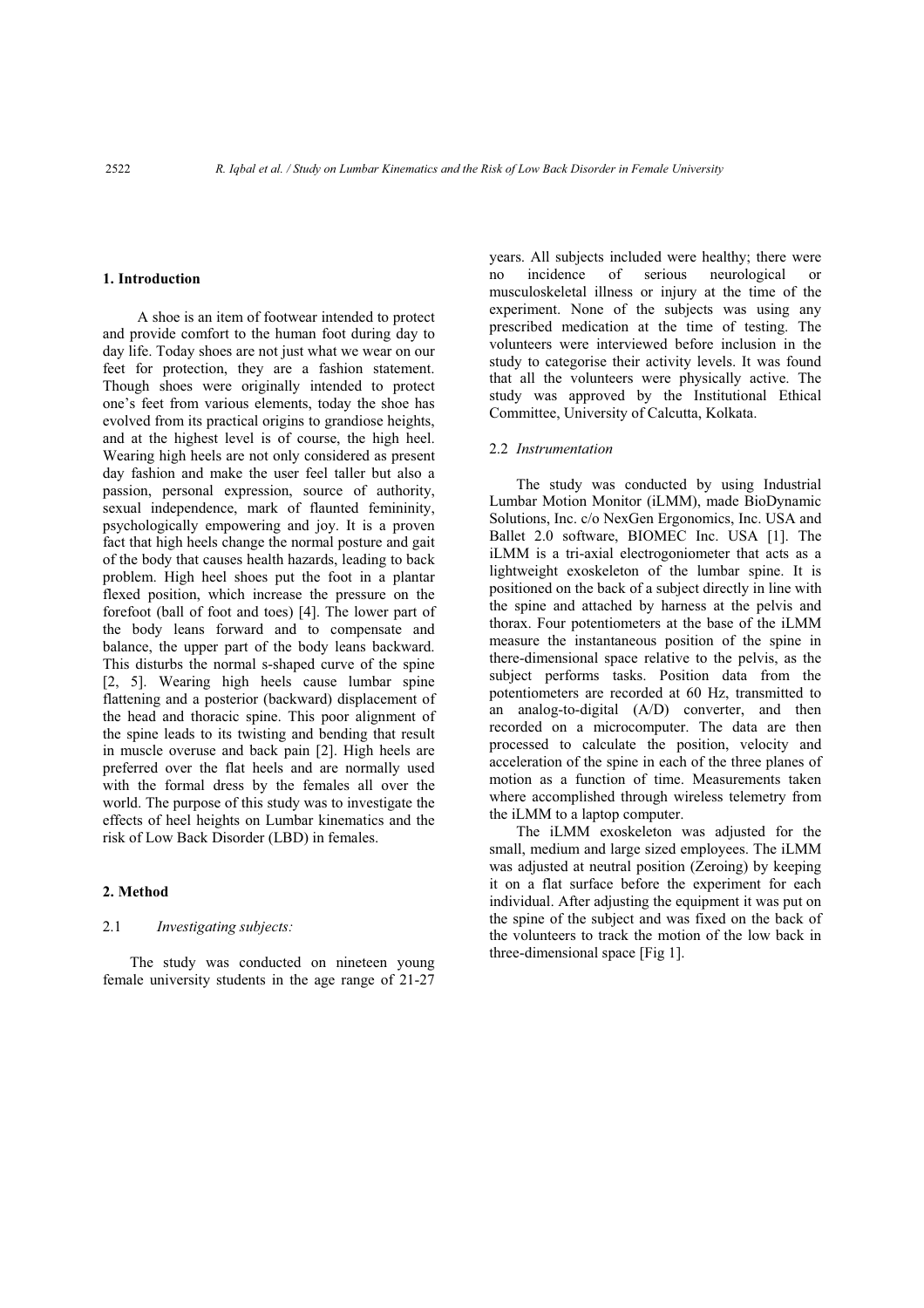

Fig 1: Recording of lumbar kinematics by iLMM

# 2.3 *Experimental protocol*

The volunteers were asked to walk straight-line at selfselected speed on the level ground for a distance of 50 meters in 3 different given conditions- i) bare foot [Heel 0] ii) with flat heels [Heel 1] and iii) with high heels [Heel 2] which most of them wear regularly with their formal dress. Lumbar kinematic parameters like Average Twisting Velocity, Maximum Sagital Flexion and Maximum Lateral Velocity were recorded by the iLMM and displayed online on the interfaced laptop through the Ballet 2.0 software during walking. Based on the Lumbar kinematics recorded, the software also predicted the risk of Low Back Disorder.

## **3. Data analysis**

Following data collection, the data were viewed and analyzed using the Ballet 2.0 software. The data were time normalised with respect to the walking and movement of the lumbar. The Lumbar kinematic parameters for each trial with Heel 0, Heel 1 and Heel 2 and corresponding LBD risk were compared. Statistical analysis was performed using the Minitab statistical software.

# **4. Results and discussion**

The age, height and weight of the subjects have been presented in Table 1.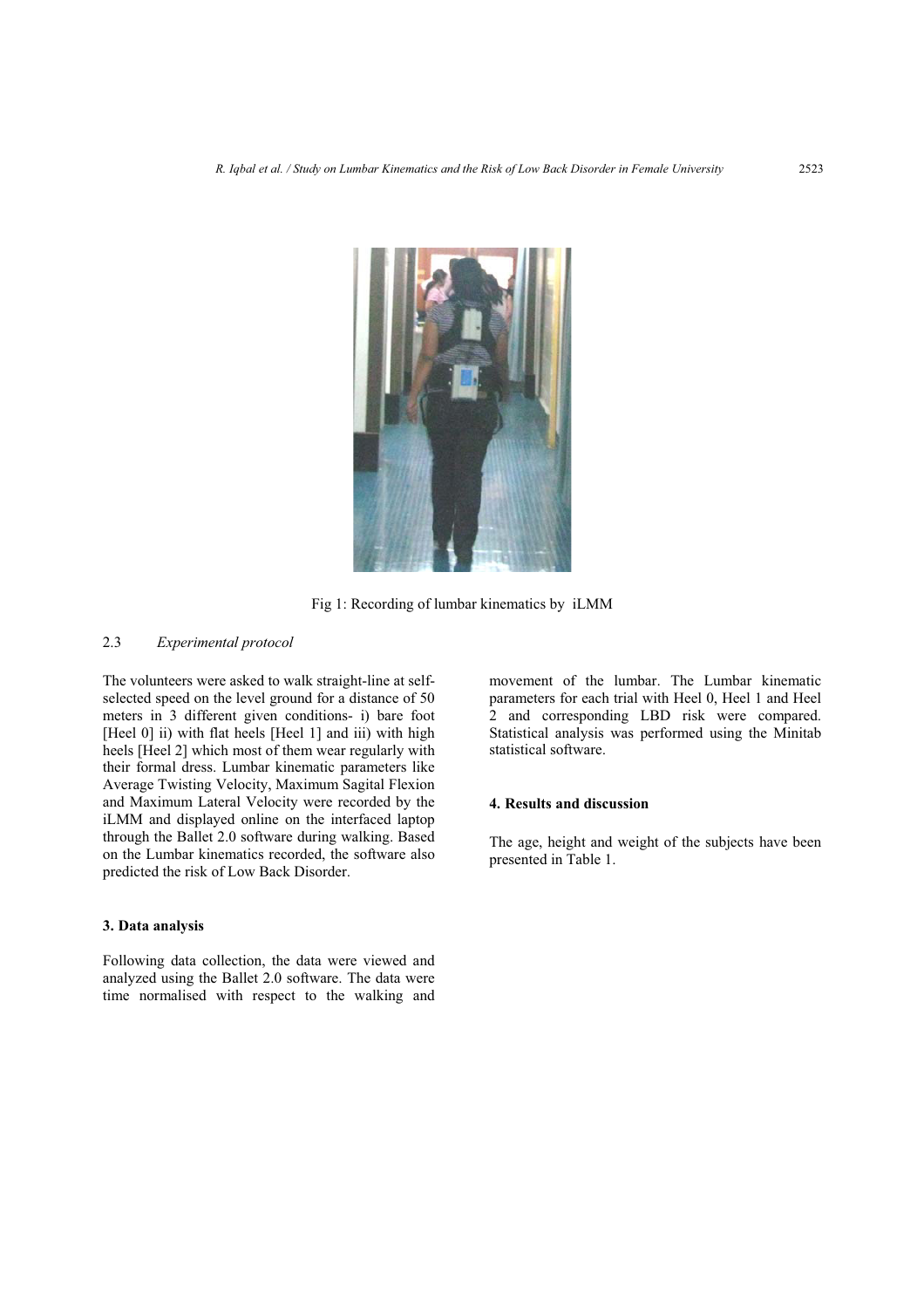| Physical parameters of the subjects |              |                |                |                |                |  |  |  |  |
|-------------------------------------|--------------|----------------|----------------|----------------|----------------|--|--|--|--|
| Variables                           | Age<br>(yrs) | Height<br>(cm) | Weight<br>(kg) | Heel 1<br>(cm) | Heel 2<br>(cm) |  |  |  |  |
|                                     |              |                |                |                |                |  |  |  |  |
| Mean                                | 24.5         | 155.1          | 57.7           | 1.5            | 5.5            |  |  |  |  |
| $\pm SD$                            | 3.36         | 4.95           | 10.53          | 0.84           | 1.70           |  |  |  |  |
| Range                               | $21 - 29$    | $149 - 167.6$  | $42 - 76$      | $0.4 - 2.6$    | $4 - 8.5$      |  |  |  |  |

Table 1

Mean and SD of the age, height and weight of the volunteers were 24.5±3.36 yrs, 155.1±4.95 cms and 57.7±10.53 kgs respectively. Heights of Heel 1 and Heel 2 were  $1.5 \pm 0.84$  cm and  $5.5 \pm 1.70$  cm respectively. The lumbar kinematic parameters studied were- Average Twisting Velocity, Maximum Sagital Flexion and Maximum Lateral Velocity [Fig 2]. Based on the above three parameters risk of Low Back Disorder (LBD) was predicted by the Ballet 2.0 software [Fig 3]. It was observed that all the above mentioned Lumbar kinematics, namely Average Twisting Velocity, Maximum Sagital Flexion and Maximum Lateral Velocity are increasing with the increase of the heel heights, which in turn increases the risk of LBD.



Fig 2: Graphical representation of lumbar Fig 3: Risk of Low Back Disorder kinematics

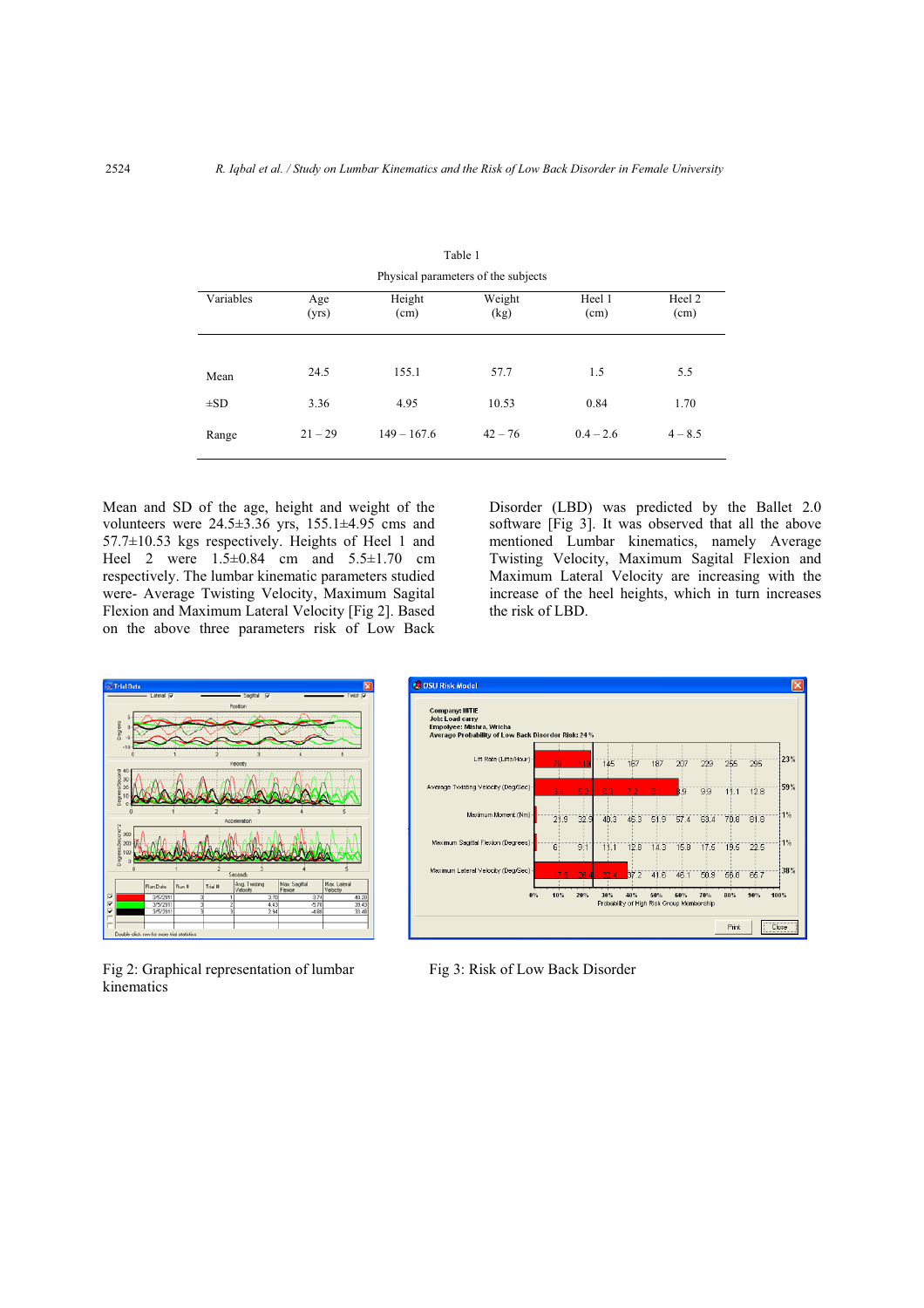|              | Lumbal Kinematics and the risk of LDD with neer heights |                                               |                                                |                                      |  |  |  |  |
|--------------|---------------------------------------------------------|-----------------------------------------------|------------------------------------------------|--------------------------------------|--|--|--|--|
| Heel<br>Type | <b>Average Twisting Velocity</b><br>$(\text{deg/sec})$  | Maximum Sagital Flexion<br>$(\text{deg/sec})$ | Maximum Lateral Velocity<br>$(\text{deg/sec})$ | Average probability of LBD<br>$(\%)$ |  |  |  |  |
|              | $Mean \pm SD$<br>(Range)                                | $Mean \pm SD$<br>(Range)                      | $Mean \pm SD$<br>(Range)                       | $Mean \pm SD$<br>(Range)             |  |  |  |  |
| Heel 0       | $4.47 \pm 2.36$                                         | $0.46 \pm 5.26$                               | $28.24 \pm 6.86$                               | $16.79 \pm 6.04$                     |  |  |  |  |
|              | $(1.04 - 10.16)$                                        | $(-13.58 - 6.35)$                             | $(13.92 - 41.56)$                              | $(6 - 30)$                           |  |  |  |  |
| Heel 1       | $5.23 \pm 2.61$                                         | $0.93 \pm 5.40$                               | $28.74 \pm 7.11$                               | $19.00 \pm 7.38$                     |  |  |  |  |
|              | $(1.87 - 11.48)$                                        | $(-12.66 - 7.96)$                             | $(15.97 - 41.9)$                               | $(7 - 35)$                           |  |  |  |  |
| Heel 2       | $5.85 \pm 2.60$                                         | $1.21 \pm 5.19$                               | $32.49 \pm 8.51$                               | $22.11 \pm 6.98$                     |  |  |  |  |
|              | $(2.1 - 13.03)$                                         | $(-12.79 - 7.71)$                             | $(16.98 - 47.86)$                              | $(8 - 39)$                           |  |  |  |  |
|              |                                                         |                                               |                                                |                                      |  |  |  |  |

Table 2  $\frac{1}{2}$  has kinematics and the risk of LBD with heel heights

Mean and SD of the Average Twisting Velocity with Heel 0, Heel 1 and Heel 2 were 4.47±2.36 deg/sec, 5.23±2.61 deg/sec and 5.85±2.60 deg/sec respectively. The ranges of Average Twisting Velocity with Heel 0, Heel 1 and Heel 2 were 1.04 deg/sec to 10.16 deg/sec, 1.87 deg/sec to 11.48 deg/sec and 2.1 deg/sec to 13.03 deg/sec respectively [Table 2].

Mean and SD of the Maximum Sagital Flexion with Heel 0, Heel 1 and Heel 2 were 0.46±5.26 degree, 0.93±5.40 degree and 1.21±5.19 degree respectively. The ranges of Maximum Sagital Flexion with Heel 0, Heel 1 and Heel 2 were -13.58 degree to  $+6.35$  degree,  $-12.66$  degree to  $+7.96$  degree and  $-$ 12.79 degree to +7.71 degree respectively [Table 2].

Mean and SD of the Maximum Lateral Velocity with Heel 0, Heel 1 and Heel 2 were 28.24±6.86 deg/sec, 28.74±7.11 deg/sec and 32.49±8.51 deg/sec respectively. The ranges of Maximum Lateral Velocity with Heel 0, Heel 1 and Heel 2 were 13.92 deg/sec to 41.56 deg/sec, 15.97 deg/sec to 41.9 deg/sec and 16.98 deg/sec to 47.86 deg/sec respectively. As a result of increase in lumbar kinematic values with increase in heel heights, LBD risk has also increased. The mean and SD of the LBD risk with Heel 0, Heel 1 and Heel 2 were 16.79±6.04%, 19.00±7.38% and 22.11±6.98% respectively. The ranges of LBD risk with Heel 0, Heel 1 and Heel 2 were  $6 - 30 \%$ ,  $7 - 35 \%$  and  $8 - 39$ % respectively [Table 2]. Analysis of the data shows that risk of LBD has marked correlation with Average Twisting Velocity  $(r = 0.87)$ , Maximum Sagital Flexion ( $r = 0.47$ ) and Maximum Lateral Velocity ( $r =$ 0.70) which are dependent on the stature of the subjects and height of the heels.

High-heeled shoes slant the foot forward and down while bending the toes up. The more that the feet are forced into this position, the more it may cause the Achilles tendon to shorten [3]. When the foot slants forward, a much greater weight is transferred to the ball of the foot and the toes, increasing the likelihood of damage to the underlying soft tissue that supports the foot. High heels—because they tip the foot forward—put pressure on the lower back through making the rump push outwards and crushing the lower back vertebrae and contracting the muscles of the lower back and generating LBD [6,7].

Comparison of the risk of Risk of LBD with various parameters shows that use of heels and probability of LBD is dependent on the stature of the users. Lower stature with increase in heel heights showed higher risk of LBD in comparison to the higher stature with high heels [Table 3].